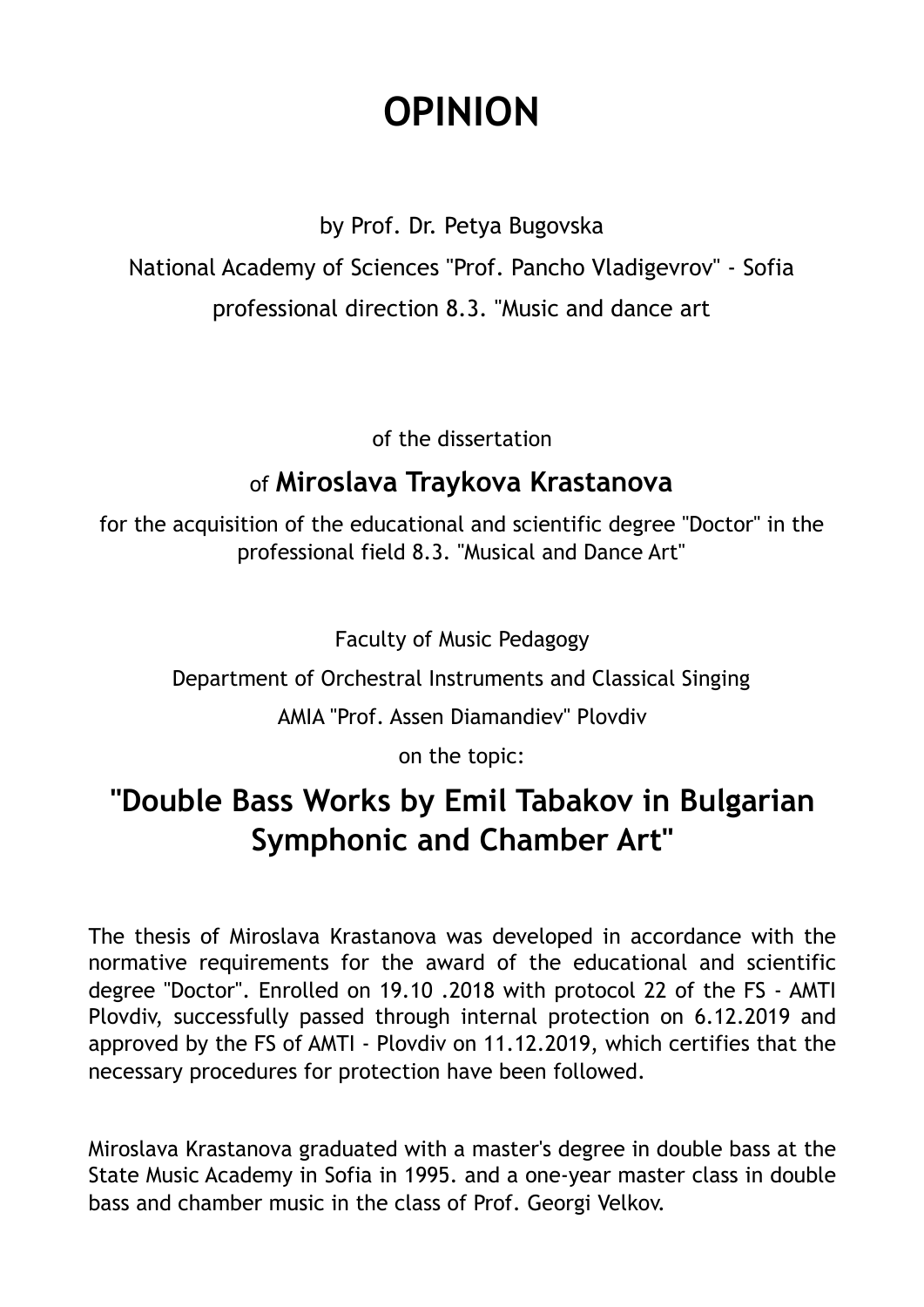1996-1999 works at the New Symphony Orchestra.

1996-1999 works at the State Academy of Music.

1995-1996 works at the National Operetta Theater-Sofia.

2000 - Until now, he is the leader of the double bass band at Amazonas Philharmonic in Manaus.

She is currently the leader of the double bass band in the Symphony Orchestra and a full-time teacher of double bass and chamber music at the University of the Amazon-Brazil. She has taken part in concert programs and educational projects at the University, has taken master classes and educational courses.

The content of the dissertation is structured in three chapters.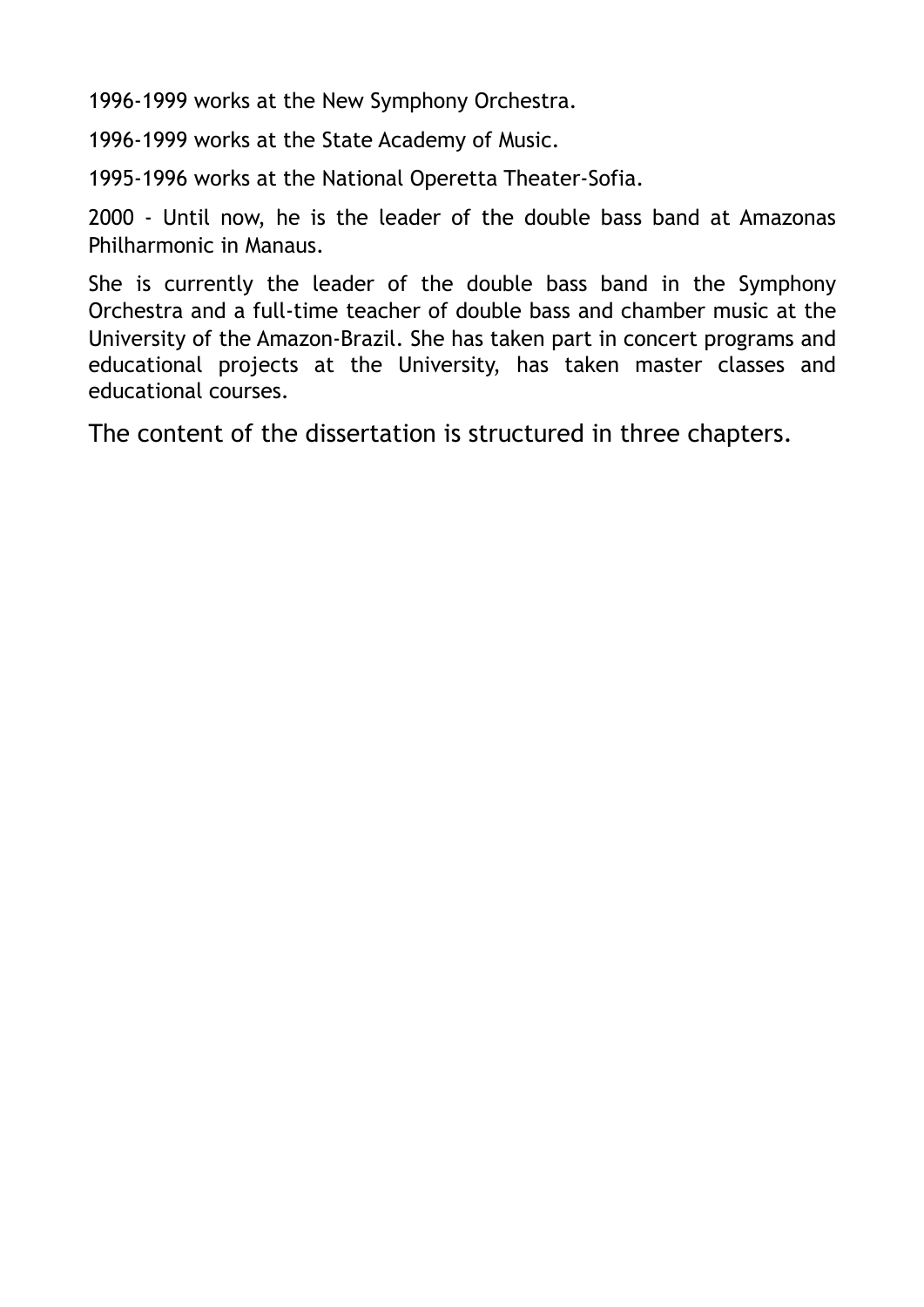#### **Chapter I. Emil Tabakov - composer, conductor and instrumentalist.**

In the field of instrumental concerts, Emil Tabakov has made a major contribution - his 13 instrumental concerts are proof.

Specifically, all works for contrabass are covered and analyzed in the work.

The doctoral student records the biographical data and stages in chronological order. The importance of eminent personalities with which Emil Tabakov studied, namely in the contrabass class of Prof. Todor Toshev, in composition with Prof. Marin Goleminov, and in conducting with Prof. Vladi Simeonov, are indicated.

As an instrumentalist, in the class of Prof. Todor Toshev, Tabakov together with another great musician at the Bulgarian Contrabass School Encho Radukanov / 1946 / won national competitions.

It is a fact that Tabakov was the first to perform and revise for the Rococo bass the variations for cello by PI Tchaikovsky (1840-1893), and the first performance of Emily Tabakov's "Motives" for double bass was performed by Encho Radukanov at the International Competition Isle of Man 1978 - Great Britain, where it won the Third Prize amongst a huge competition and Motives caused applause among the audience.

A well-deserved recognition for composer's talent is the publication of

York Edition - London Motives 1979

Consistently and thoroughly organized, Krastanova covers the composer's works and analyzes them as:

The musical form

The melody

The harmony

Timbre characteristic and specificity

The invoice

Instrumentation technique

Innovative primes - the specifics of rhythm and stroke

It is no accident that the PhD student compares Tabakov's achievements as a performer, composer and conductor with the most significant names in 20th-century music culture. One in Russia- Sergei Alexandrovich Kusevitsky / 1874-1951 / .He started training in double bass, later as a soloist at the Imperial Theater, composer and conductor. in one of the most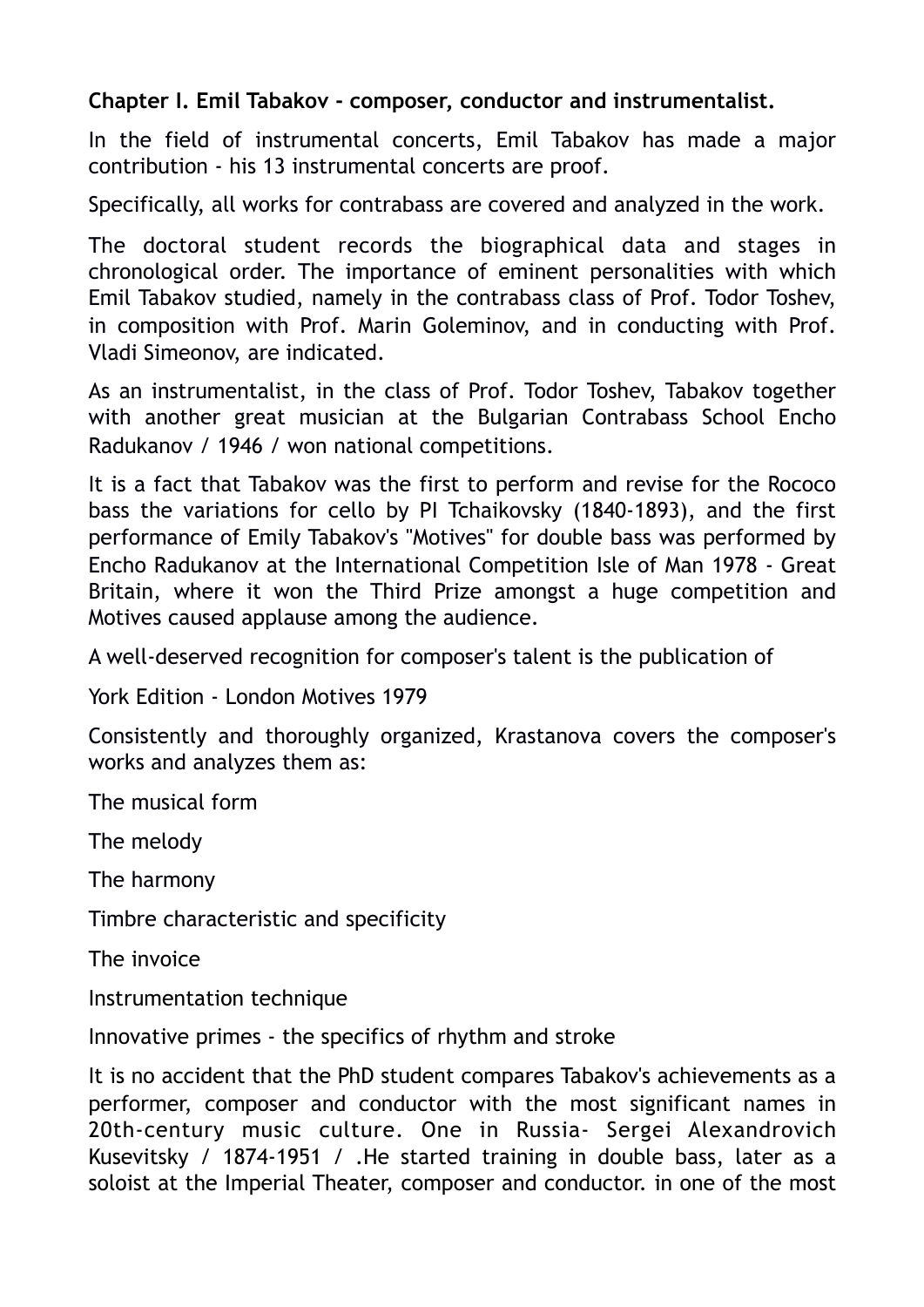influential figures of the 20th century and the first conductor of the Boston Philharmonic in the period 1924 to 1949.

Following in the footsteps of Emil Tabakov's work, Krastanova proves the importance of Tabakov's high professional standards, which is confirmed by his overall compositional scale and knowledge, conductor achievements, and specifically the works of double bass recorded in the golden pages of double bass literature.

**Chapter II analyzes the Bass and Orchestra Concert by Emil Tabakov**. Dedicated to his teacher Prof. Todor Toshev.

The doctoral student traces and analyzes the composite plan of the concert, emphasizing the role of compacting the invoice, both of the solo bass of the double bass in the open registers with multi-layered chords and dynamics, as well as in its connection with the orchestra, which creates a sense of complete organic sound and symphony.

An extensive analysis of the work has been made - musical form, innovative techniques and strokes that lead to the refinement of instrumental technique. A serious and large-scale composition - the double bass and orchestra concert by Emil Tabakov is a real one - a challenge for any performer and has a worthy place in contemporary double bass literature.

For the first time, so much has been done in Bulgarian music literature a detailed analysis of this significant work and it is not accidentally but prompted by the need to quote " professional performance analysis to give the most accurate an idea of the merits of a work, to emphasize its qualities, as well as give guidance on how to overcome it the difficulties posed by the realization of a living, sounding music "/ quote on page 54 of the thesis /.

#### **In Chapter III - Chamber Instrumental Genres in the Works of Emil Tabakov. Technical and Interpretation Problems in Chamber and Instrument Works for Double Bass**

Several contrabass and ensemble compositions are listed and analyzed here.

#### **Lamento for 12 double basses**

The work is exclusively designed and realized in 12 equal parts, both in multi-layered and solo sound of waves synchronized as movement and rhythm type and connected with a multiple sounding chord, built on four ascending quarts with fixed pitch  $\text{Equation 1: }$  quote p .69 from the thesis.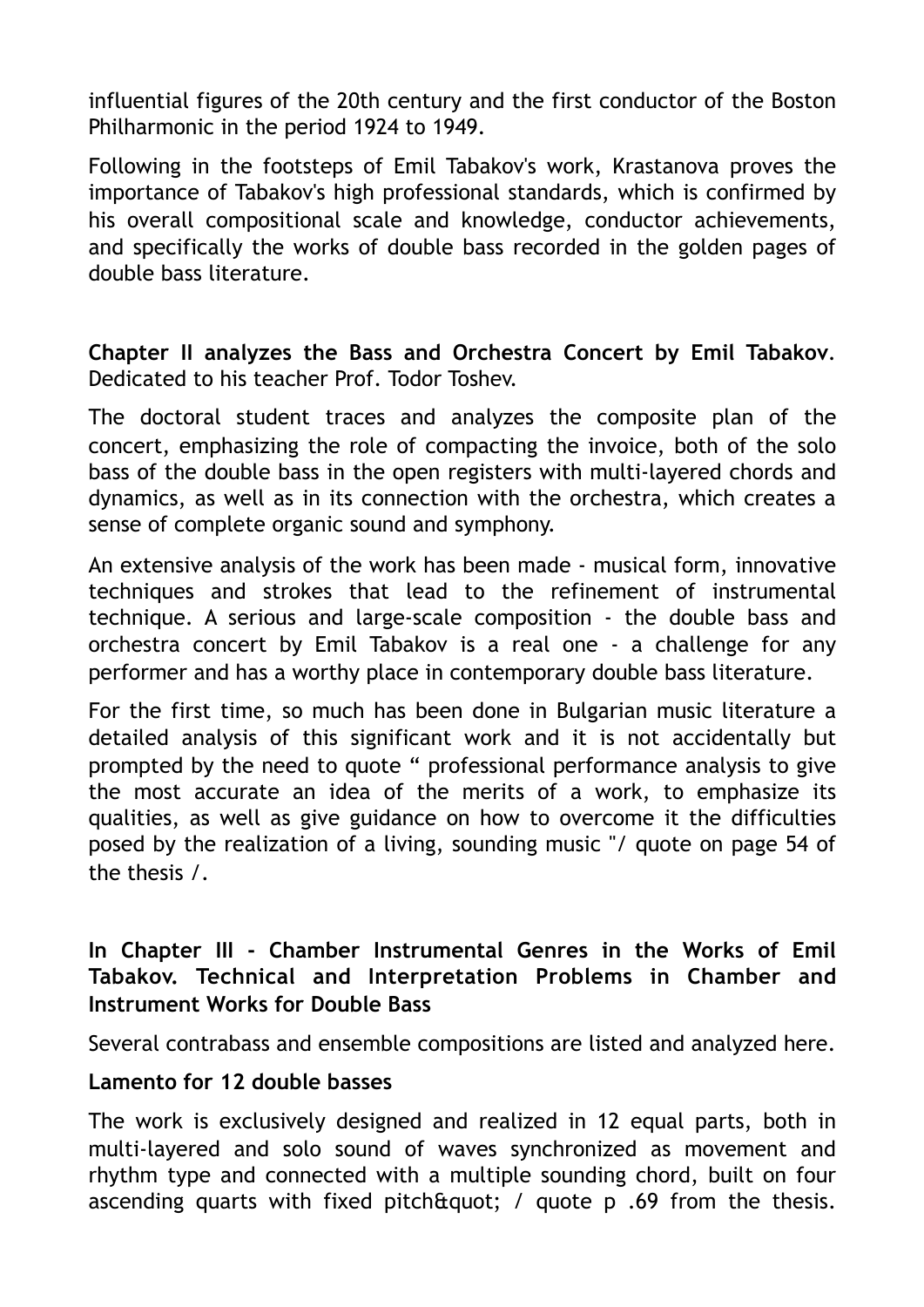Performed both at home and around the world, the work was presented in 2008. at the Bass Europe 2008 International Bass Contest with great success, featuring 12 contrabass players representing 12 countries around the world in a concert hall in Paris. The opportunity to participate in the composition and follow the process of building the work, even more with Tabakov himself, who at the same time had concerts in Paris and was invited to assist the process, conducting part of the rehearsals and giving instructions to the principal conductor from Portugal - Florian Florian Petzborn was a real event. The call was repeatedly applauded and praised by critics.

 Analyzing the work in detail, the doctoral student draws a synthesized conclusion I quote page 74 of the dissertation:

Lamento is also of interest as a timbre find, revealing unfamiliar countries in the instrumental realm, and showing that in the seemingly narrower possibilities of double bass there is a hidden internal energy for strong emotional impact.

#### **Sonata for Double Bass Solo 2005**

The work has a dynamic line and rhythmic groups in 5/8, 2/8, 3/8, 4/8, shifting accents, rich timbre and touches. The play is often performed in concert and competition scenes. Krastanova thoroughly analyzes the technical and specific ones instrumental difficulties associated with the double fingerboard in small intervals, in large melodic intervals, necessary fingering and intonational purity in high finger positions. The viola and double bass sonata were considered and analyzed as an ensemble of equal parties in dialogue and wealth color tone expressions, dynamics and rhythm. The motives for solo contrabass - dedicated to Prof. Toshev - are indisputable one of the most performed double bass pieces. And today it is in programs of international competitions as evidence of high professional requirements and techniques. The play is performed with intonation folk melodies and rhythms and becomes one of the brightest contemporary contrabass pieces. In detail the doctoral student examines the specifics of instrumental techniques, touches and techniques. A detailed analysis of the play is proved in-depth knowledge of both theoretical and executive a plan characterizing the work as freely improvisational a form evolving under the influence of the variational principle, reaching its most striking timbre and instrumental discoveries in the double neck, in the arcade technique and the jumps that become his style mark in his other works for solo double bass, as well as in his chamber art for double bass/ p. 105 and 106 of the